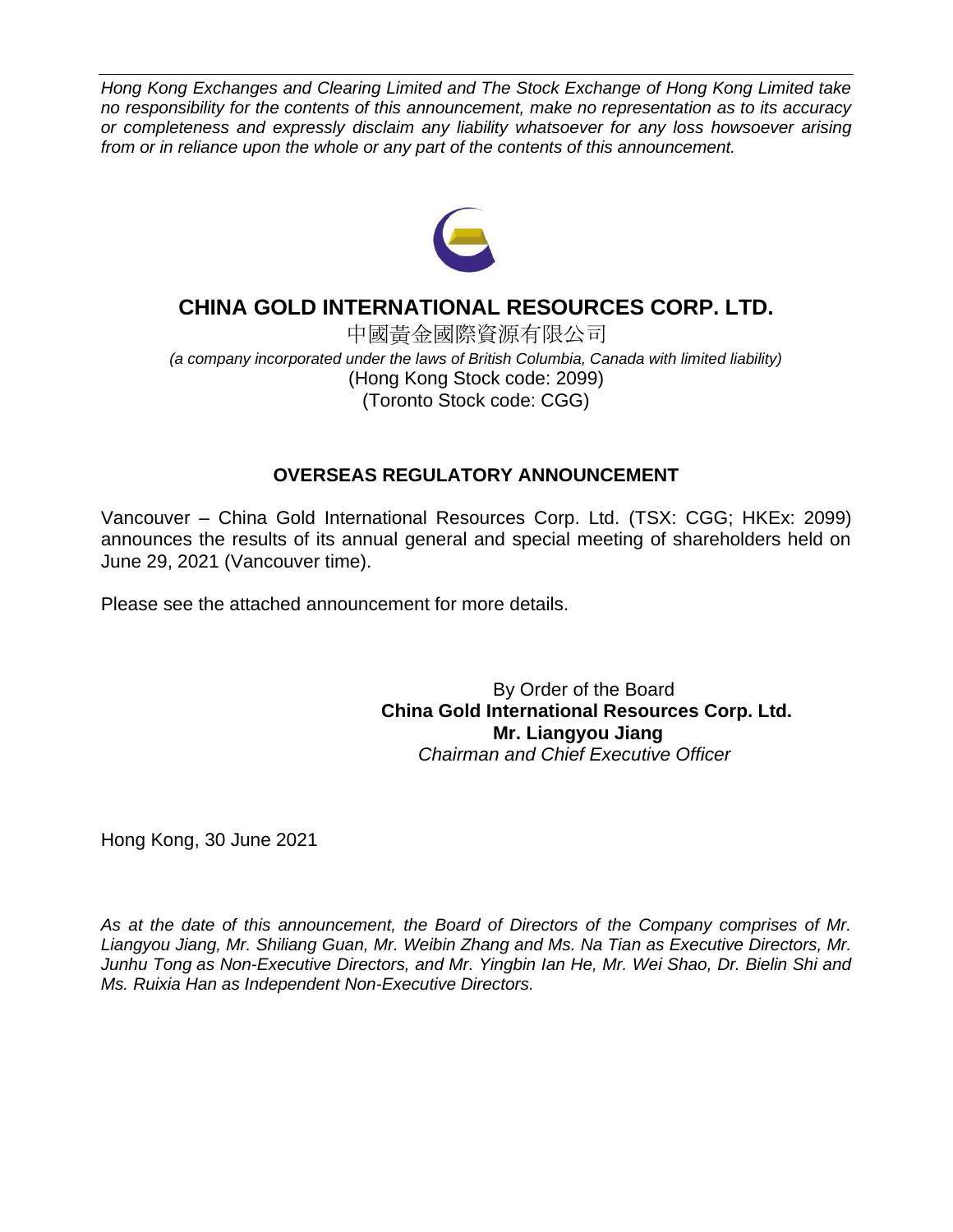# **China Gold International Resources Corp. Ltd.**

### **China Gold International Reports Results of its Annual General and Special Meeting of Shareholders**

**VANCOUVER**, June 29, 2021 - China Gold International Resources Corp. Ltd. (TSX: CGG; HKEx: 2099) (the "**Company**" or "**China Gold International Resources**") announces the results of its annual general and special meeting of shareholders (the "**AGM**") held on June 29, 2021 (Vancouver time).

A total of 200,230,362 common shares, representing 50.51% of the issued and outstanding common shares of the Company, were present in person or by proxy at the meeting. The detailed results are presented below:

| No. | <b>Resolutions</b>                                                                                            |                                                                                                                                                                                                                                                                         | <b>Number of Votes</b> |                 |              |
|-----|---------------------------------------------------------------------------------------------------------------|-------------------------------------------------------------------------------------------------------------------------------------------------------------------------------------------------------------------------------------------------------------------------|------------------------|-----------------|--------------|
| 1.  | To set the number of directors of<br>the Company at nine (9).                                                 |                                                                                                                                                                                                                                                                         | For                    | <b>Against</b>  | <b>Total</b> |
|     |                                                                                                               |                                                                                                                                                                                                                                                                         | 196,273,086            | 3,957,276       | 200,230,362  |
| 2.  | To elect as directors:                                                                                        |                                                                                                                                                                                                                                                                         | For                    | <b>Withheld</b> | <b>Total</b> |
|     | (i)                                                                                                           | <b>LIANGYOU JIANG</b>                                                                                                                                                                                                                                                   | 187, 135, 449          | 9,177,069       | 196,312,518  |
|     | (ii)                                                                                                          | <b>SHILIANG GUAN</b>                                                                                                                                                                                                                                                    | 187, 137, 075          | 9,175,443       | 196,312,518  |
|     | (iii)                                                                                                         | <b>WEIBIN ZHANG</b>                                                                                                                                                                                                                                                     | 186,129,880            | 10,182,638      | 196,312,518  |
|     | (iv)                                                                                                          | <b>NA TIAN</b>                                                                                                                                                                                                                                                          | 187,116,675            | 9,195,843       | 196,312,518  |
|     | (v)                                                                                                           | <b>JUNHU TONG</b>                                                                                                                                                                                                                                                       | 187, 137, 875          | 9,174,643       | 196,312,518  |
|     | (vi)                                                                                                          | YINGBIN IAN HE                                                                                                                                                                                                                                                          | 186,114,054            | 10,198,464      | 196,312,518  |
|     | (vii)                                                                                                         | <b>WEI SHAO</b>                                                                                                                                                                                                                                                         | 195,365,744            | 946,774         | 196,312,518  |
|     | (viii)                                                                                                        | <b>BIELIN SHI</b>                                                                                                                                                                                                                                                       | 196,264,101            | 48,417          | 196,312,518  |
|     | (ix)                                                                                                          | <b>RUIXIA HAN</b>                                                                                                                                                                                                                                                       | 196,262,901            | 49,617          | 196,312,518  |
| 3.  | To<br>re-appoint Deloitte<br>Touche                                                                           |                                                                                                                                                                                                                                                                         | For                    | Withheld        | <b>Total</b> |
|     | Tohmatsu as the auditors of the<br>Company and authorize the board<br>of directors to fix their remuneration. |                                                                                                                                                                                                                                                                         | 197,716,615            | 35,324          | 197,751,939  |
|     | To grant to the board of directors a                                                                          |                                                                                                                                                                                                                                                                         | For                    | <b>Against</b>  | <b>Total</b> |
| 4.  | otherwise                                                                                                     | general mandate to allot, issue and<br>deal<br>with<br>unissued<br>shares not exceeding 20% of the<br>aggregate number of issued shares<br>of the Company as at the date of<br>the passing of this resolution and<br>the said approval shall be limited<br>accordingly. | 180,752,555            | 19,477,807      | 200,230,362  |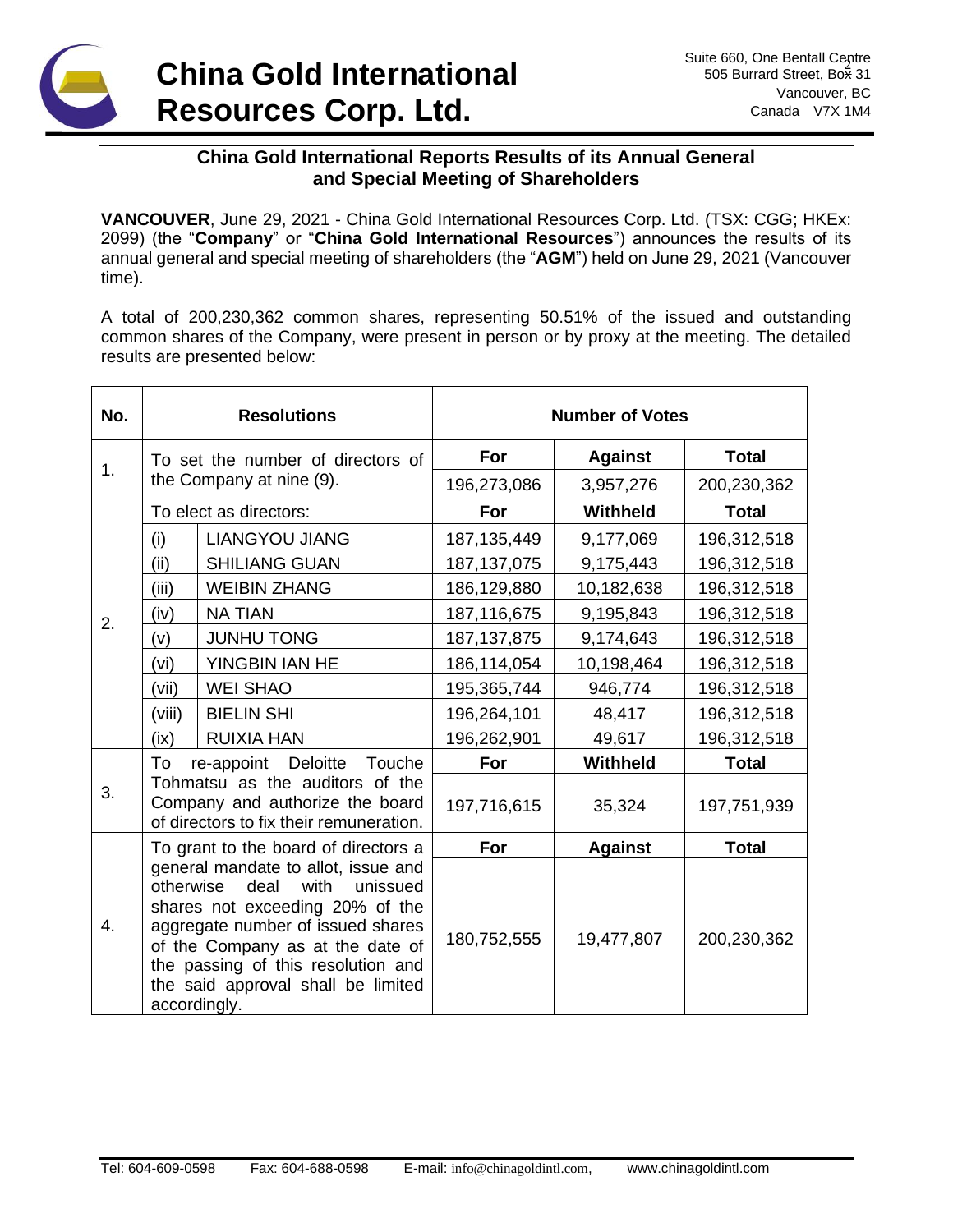

|    | To grant to the board of directors a                                                                                                                                                                                               | For         | <b>Against</b> | Total        |
|----|------------------------------------------------------------------------------------------------------------------------------------------------------------------------------------------------------------------------------------|-------------|----------------|--------------|
| 5. | general mandate to repurchase<br>shares not exceeding 10% of the<br>aggregate number of issued shares of<br>the Company as at the date of the<br>passing of this resolution and the said<br>approval shall be limited accordingly. | 191,182,270 | 9,048,092      | 200,230,362  |
| 6. | share<br>To<br>extend the<br>allotment                                                                                                                                                                                             | For         | <b>Against</b> | Total        |
|    | mandate by the addition thereto of the<br>shares repurchased by the Company.                                                                                                                                                       | 180,793,097 | 19,437,265     | 200,230,362  |
| 7. |                                                                                                                                                                                                                                    | For         | <b>Against</b> | <b>Total</b> |
|    | To vote on other matters.                                                                                                                                                                                                          | 180,985,045 | 14, 163, 717   | 195,148,762  |
| 8. | To vote on an ordinary resolution of                                                                                                                                                                                               | For         | <b>Against</b> | <b>Total</b> |
|    | the independent shareholders of the<br>Company approving the Financial<br>Service Agreement and the Cap<br>thereunder.                                                                                                             | 28,193,558  | 14,160,374     | 42,353,932   |

The Financial Service Agreement constitutes "related party transactions" for purposes of Multilateral Instrument 61-101 – Protection of Minority Security holders in Special Transactions ("**MI 61-101**"). Pursuant to MI 61-101, related party transactions are subject to formal valuation and minority shareholder approval requirements unless an exemption is available. The minority shareholder approval was received at the AGM and the Financial Service Agreement is exempt from the valuation requirements of MI 61-101 as it involves deposits or lending services that are not subject to a valuation under MI 61-101.

For additional information on China Gold International Resources Corp. Ltd., please refer to its SEDAR profile at www.sedar.com or contact Tel: 604‐609‐0598, Email: info@chinagoldintl.com, Website: www.chinagoldintl.com

#### *About China Gold International Resources*

China Gold International Resources Corp. Ltd. is incorporated under the laws of Britsh Columbia, Canada and operates two mines, the CSH Gold Mine in Inner Mongolia Autonomous Region, and the Jiama Copper-Gold Polymetallic Mine in Tibet Autonomous Region of the People's Republic of China. The Company's objective is to continue to build shareholder value through optimizing its mining operations, expanding its resource base, and acquiring and developing mineral projects internationally. The Company is listed on the Toronto Stock Exchange (TSX: CGG) and the Main Board of The Stock Exchange of Hong Kong Limited (HKEx: 2099).

#### *Cautionary Note About Forward-Looking Statements*

*Certain information regarding China Gold International Resources contained herein may constitute forward-looking statements within the meaning of applicable securities laws. Forward-looking statements may include estimates, plans, expectations, opinions, forecasts, projections, guidance or other statements that are not statements of fact. Although China Gold International Resources believes that the expectations reflected in such forward-looking statements are reasonable, it can give no assurance that such expectations will prove to have been correct. China Gold International Resources cautions that actual performance will be affected by a number of factors, most of which are beyond its control, and that future events and results may vary*